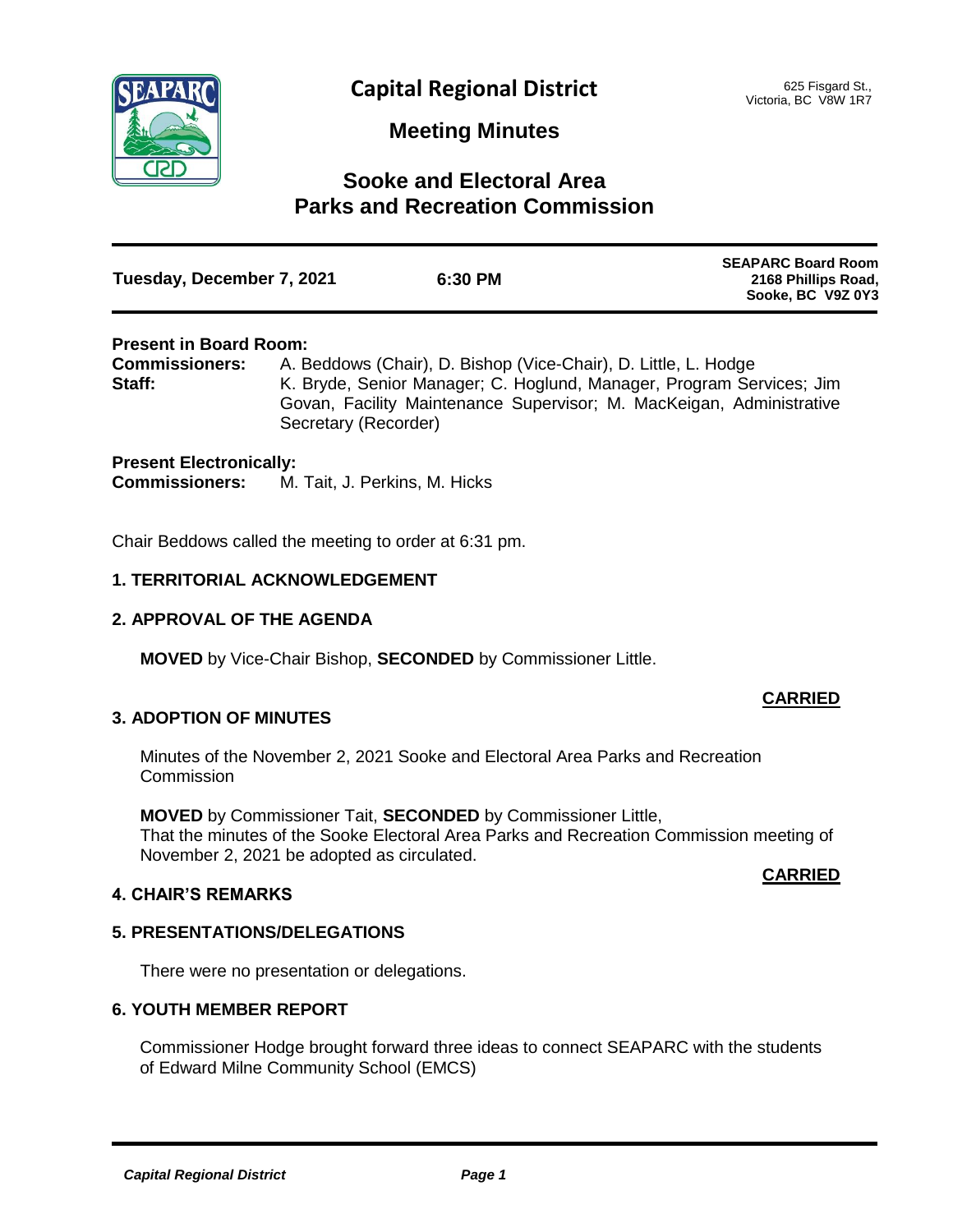- Survey students at EMCS to gather feedback on the wants and needs of students in relation to SEAPARC.
- Promote EMCS led community events through posters at SEAPARC and the SEAPARC Facebook page.
- Promote SEAPARC lifeguard training opportunities at EMCS

**MOTION** to support the development of a student survey with staff's assistance.

**MOVED** by Commissioner Little, **SECONDED** by Vice-Chair Bishop That Commissioner Hodge develop and conduct a student survey, with the support of staff.

**CARRIED**

## **7. COMMISSION BUSINESS**

### **MOTION to amend the approved agenda.**

**MOVED** by Chair Beddows, **SECONDED** by Commissioner Perkins, That the agenda be amended as follows: New item 6.8 Correspondence – Sooke Fine Arts Society New item 6.9 Island Health Vaccination Clinic

### **CARRIED**

### **7.1. Programs and Services Update**

C. Hoglund provided an overview of the report. The commission discussed the following topics:

- Acknowledging the hard work of staff in continuing to offer programs and services to the community.
- The financial implications of cancelling the Licensed Preschool for the 2021/2022 School Year.

## **7.2. Enabling Accessibility Fund Report**

K. Bryde provided an overview of the report.

**MOVED** by Commissioner Tait, **SECONDED** by Commissioner Perkins, That the Sooke and Electoral Area Parks and Recreation Commission receive this report for information.

#### **CARRIED**

#### **7.3. 2022 Commission Meeting Schedule**

**MOVED** by Vice-Chair Bishop, **SECONDED** by Commissioner Little, That the Sooke and Electoral Area Parks and Recreation Commission implement the 2022 Commission Meeting Schedule as presented.

#### **CARRIED**

#### **7.4. Correspondence – Sooke Appointments**

**MOVED** by Vice-Chair Bishop, **SECONDED** by Commissioner Little, That the Sooke and Electoral Area Parks and Recreation Commission receive this correspondence for information.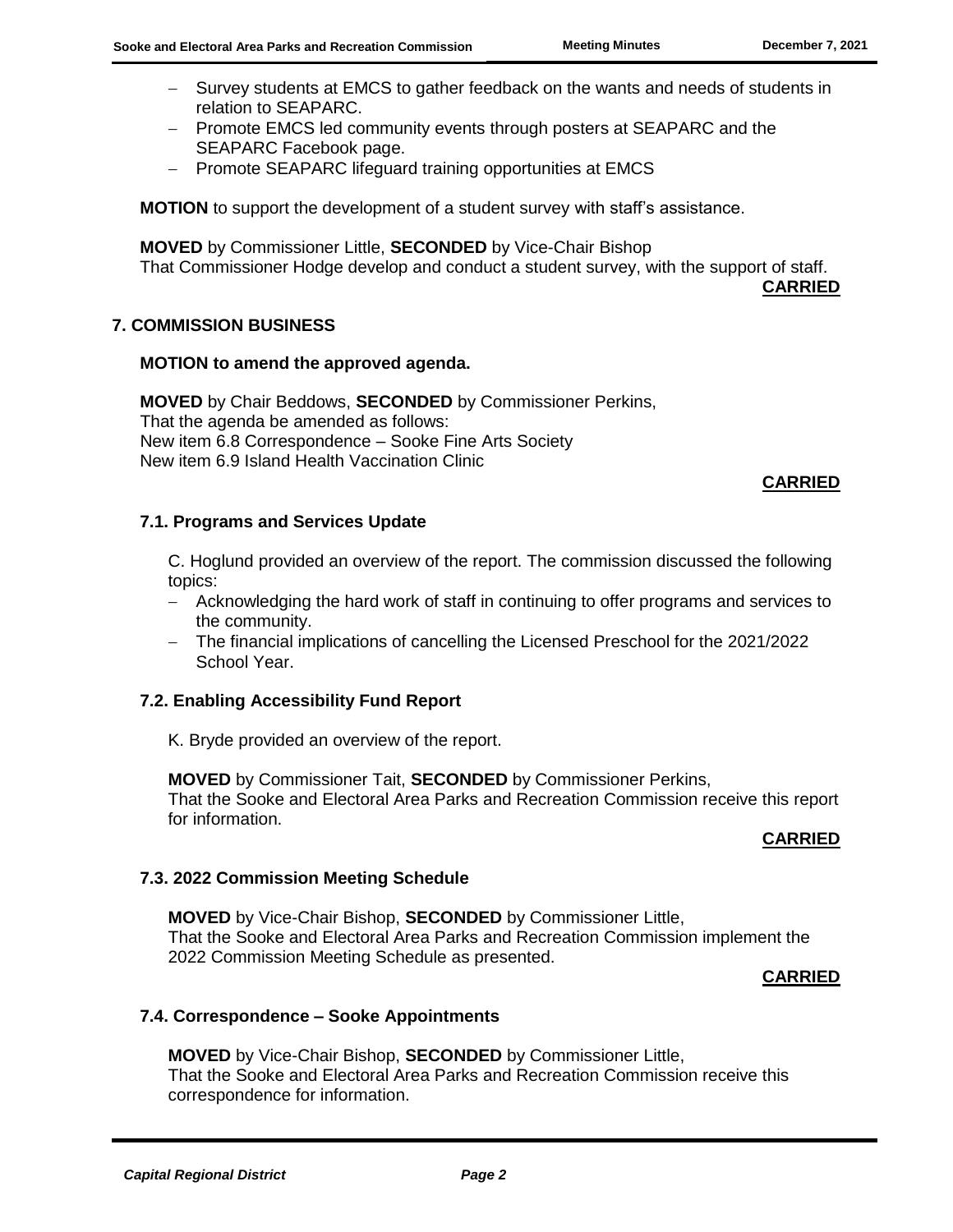# **CARRIED**

# **7.5. Juan de Fuca Electoral Area Appointments**

K. Bryde notified the commission of the current term for the Juan de Fuca Electoral Area appointment ends December 31, 2021.

## **7.6. Correspondence – Sunriver Estates and Rivers Edge Community Associations**

K. Bryde provided an overview of the report. The commission discussed the following topics:

- Letters received without a name should not be considered.
- Staff are working hard to adapt and offer services throughout the pandemic limitations.

**MOTION** to leave it up to staff to determine when correspondence is brought to the commission.

**MOVED** by Chair Beddows, **SECONDED** by Commissioner Little, That the Sooke and Electoral Area Parks and Recreation Commission allow staff to determine when correspondence is brought forward to the commission.

#### **CARRIED**

### **7.8. Correspondence – Sooke Fine Arts Society**

K. Bryde provided an overview of the letter, informing SEAPARC of the return of the Sooke Fine Arts Show for 2022.

#### **7.9. Pool Chlorination System Replacement**

K. Bryde provided an overview of the report. J. Govan provided additional technical details of the pool chlorination system. The commission discussed the following topics:

- Pool safety for staff and patrons with continuing manual monitoring and adjustments of pool chemicals.
- Communication of the continued closure of the hot tub to the patrons.
- The replacement of an aging system, repair it once, correctly.
- To include the purchase of a backup power cell
- The installation of a backup generator for the pool control centre in the future.

**MOTION** That the five year capital plan be amended to reallocate the unspent balance from the Fitness and Gym Expansion Project, combined with project number 22-04; Pool Lectranator System in the 2022 capital budget, in order to replace the complete pool chlorination system of \$215,000.00.

AND FURTHER TO THAT, to include the purchase of an additional backup power supply in the amount of \$15,000.00 from the capital reserve fund and amend the five year capital budget plan by \$15,000.00 to a total amount of \$230,000.00.

#### **MOVED** by Commissioner Little, **SECONDED** by Vice-Chair Bishop,

That the Sooke and Electoral Area Parks and Recreation Commission approve \$230,000 to complete a comprehensive repair of the Pool Chlorination System and a backup power cell.